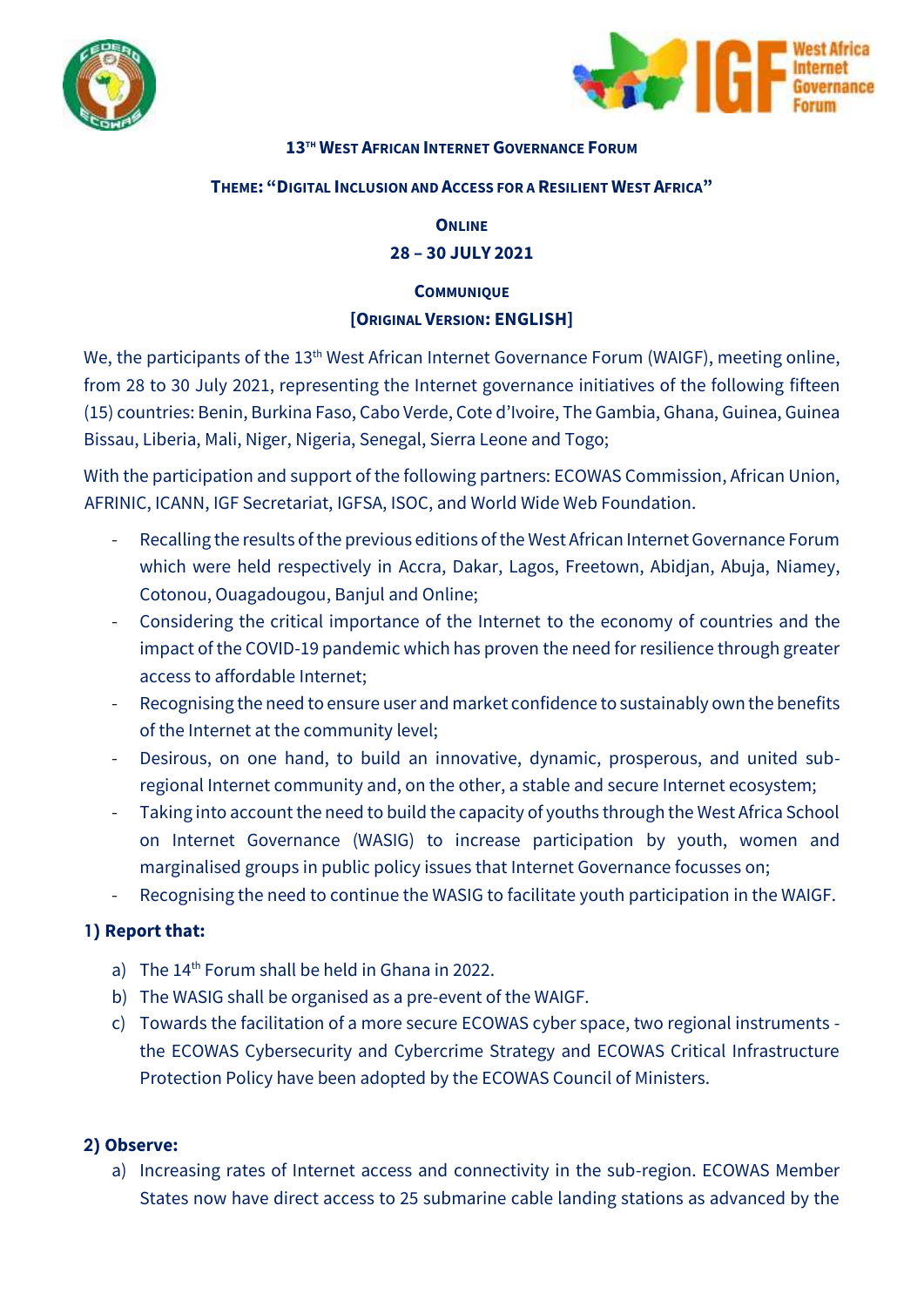ECOWAS Regional Infrastructure Master Plan. There is currently over 77,500 kilometres of cable fibre in operation in the sub-region with 432,000 kilometres of fibre under construction. There is an additional 35,000 kilometres planned and over 16,000 kilometres of fibre proposed. This will result in over 150,000 kilometres of fibre connection in the subregion when completed.

- b) Note the recorded successes in digital transformation of some Member States and the need to implement digital strategies and policies across the region to increase Internet access and connectivity. Examples of best practices in the sub-region include Senegal's Digital 2025 Strategy, affordable Internet measures implemented in Ghana and reduced Right of Way (RoW) costs in Nigeria.
- c) Growing number of community networks (CN) allowing for connectivity in previously underserved areas. However, ownership of CNs varies across countries – some privately owned, others community owned.

## **3) Recommend:**

# **a) On Digital Inclusion and Access**

Recognising the need to address the digital divide exacerbated by the COVID-19 pandemic and to include vulnerable and marginalised groups in efforts to provide reliable and affordable Internet access.

- i. Call on Member States to improve on measures taken to make Internet access more affordable and to improve on demand-side issues required to increase digital inclusion of marginalised and unconnected populations.
- ii. Encourage Member States to expand connectivity to reach the underserved and underrepresented populations as the digital inequality during the COVID-19 pandemic has amplified structural inequalities.
- iii. Call on Member States to further facilitate increased intra-regional connectivity and Internet traffic exchange.
- iv. Encourage Member States to improve on technical awareness, education and capacity building on the Internet's infrastructure and its ecosystem.
- v. Engagein multistakeholder processes to improve awareness of technical issues and the ability to negotiate for solutions.

## **b) On Digital Economy**

Recognising the improvements in digital infrastructure and increased Internet penetration rates across the region, there is further need to enhance digital and financial inclusion by leveraging on stakeholder collaboration and human-centric data protection regulation.

- i. Call on Member States to accelerate the implementation of legal frameworks and digitalisation policies to hasten development of digital and e-commerce services.
- ii. Encourage public trust in e-commerce and buy-in of emerging technologies and inclusive digital identity systems by adopting consumer protection legislation and holding public consultative processes.